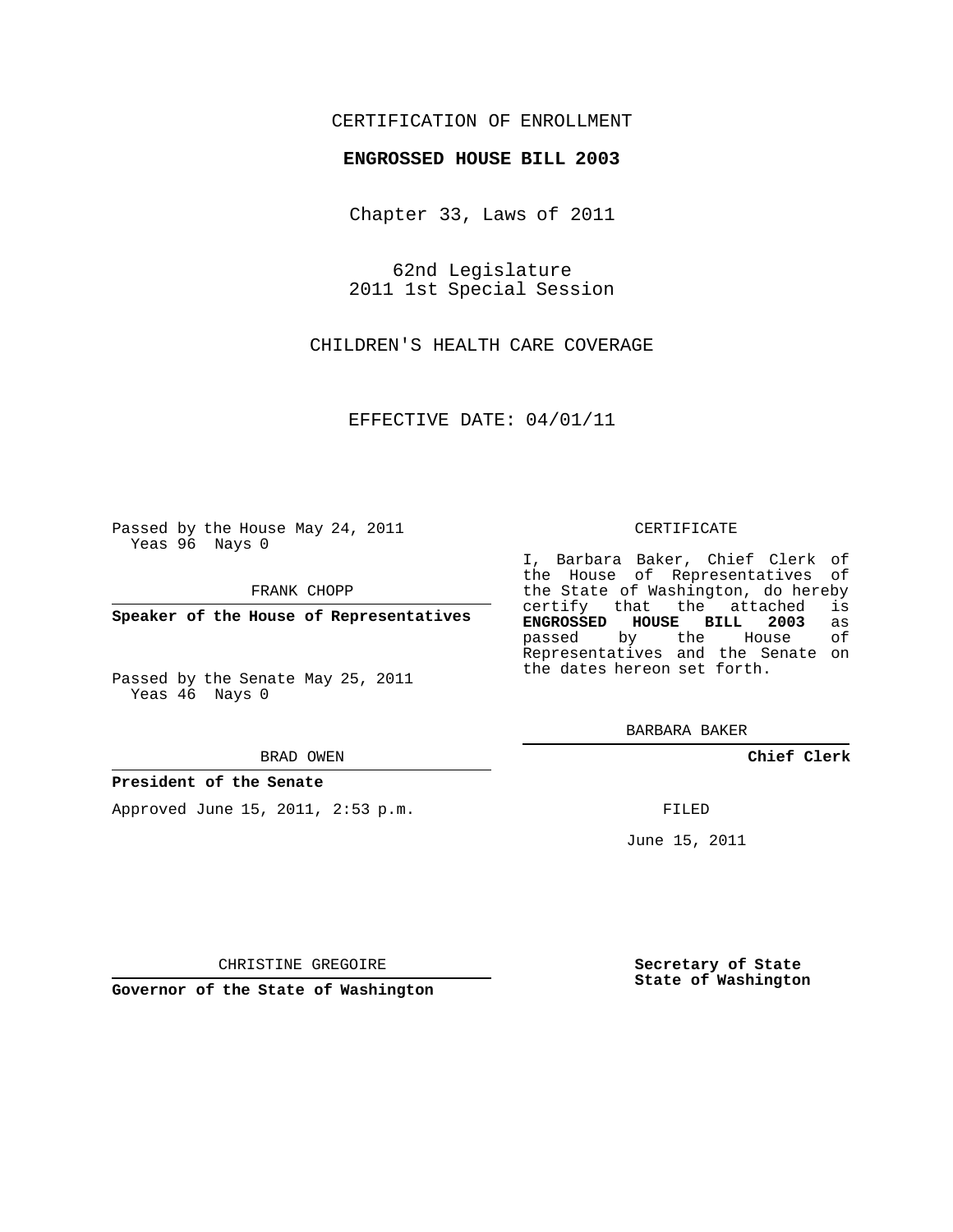# **ENGROSSED HOUSE BILL 2003** \_\_\_\_\_\_\_\_\_\_\_\_\_\_\_\_\_\_\_\_\_\_\_\_\_\_\_\_\_\_\_\_\_\_\_\_\_\_\_\_\_\_\_\_\_

\_\_\_\_\_\_\_\_\_\_\_\_\_\_\_\_\_\_\_\_\_\_\_\_\_\_\_\_\_\_\_\_\_\_\_\_\_\_\_\_\_\_\_\_\_

Passed Legislature - 2011 1st Special Session

**State of Washington 62nd Legislature 2011 1st Special Session**

**By** Representatives Pettigrew, Hunter, Ryu, and Kenney

Read first time 02/25/11. Referred to Committee on Ways & Means.

 AN ACT Relating to premium payments for children's health coverage for children in families with income greater than two hundred percent of the federal poverty level who are not eligible for the federal children's health insurance program; amending RCW 74.09.470 and 74.09.470; providing an effective date; providing contingent effective dates; and declaring an emergency.

BE IT ENACTED BY THE LEGISLATURE OF THE STATE OF WASHINGTON:

 **Sec. 1.** RCW 74.09.470 and 2009 c 463 s 2 are each amended to read as follows:

 (1) Consistent with the goals established in RCW 74.09.402, through the apple health for kids program authorized in this section, the department shall provide affordable health care coverage to children under the age of nineteen who reside in Washington state and whose family income at the time of enrollment is not greater than two hundred fifty percent of the federal poverty level as adjusted for family size and determined annually by the federal department of health and human services, and effective January 1, 2009, and only to the extent that funds are specifically appropriated therefor, to children whose family income is not greater than three hundred percent of the federal poverty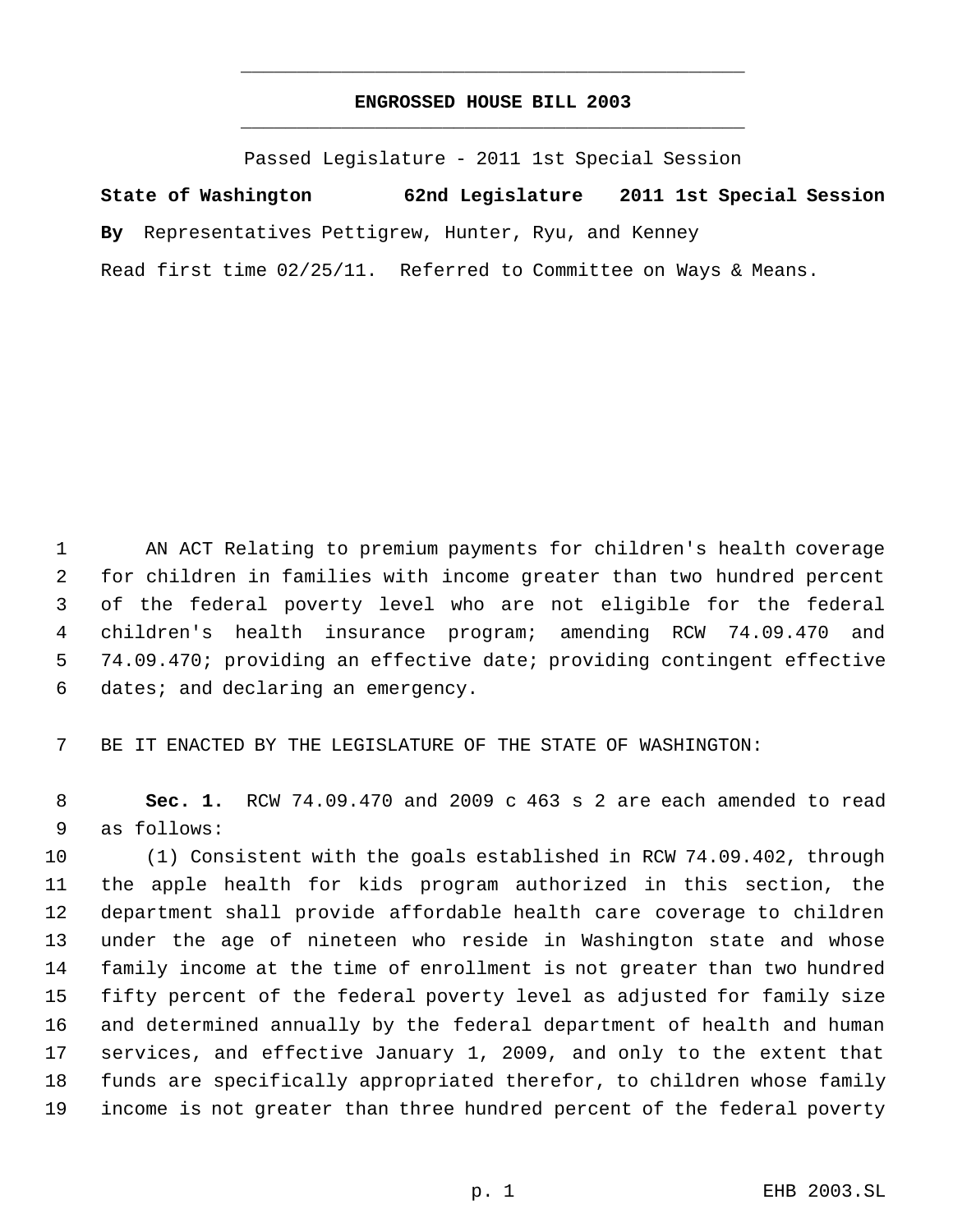level. In administering the program, the department shall take such actions as may be necessary to ensure the receipt of federal financial participation under the medical assistance program, as codified at 4 Title XIX of the federal social security act, the ((state)) children's health insurance program, as codified at Title XXI of the federal social security act, and any other federal funding sources that are now available or may become available in the future. The department and the caseload forecast council shall estimate the anticipated caseload and costs of the program established in this section.

 (2) The department shall accept applications for enrollment for children's health care coverage; establish appropriate minimum- enrollment periods, as may be necessary; and determine eligibility based on current family income. The department shall make eligibility determinations within the time frames for establishing eligibility for children on medical assistance, as defined by RCW 74.09.510. The application and annual renewal processes shall be designed to minimize administrative barriers for applicants and enrolled clients, and to minimize gaps in eligibility for families who are eligible for coverage. If a change in family income results in a change in the source of funding for coverage, the department shall transfer the family members to the appropriate source of funding and notify the family with respect to any change in premium obligation, without a break in eligibility. The department shall use the same eligibility redetermination and appeals procedures as those provided for children on medical assistance programs. The department shall modify its eligibility renewal procedures to lower the percentage of children failing to annually renew. The department shall manage its outreach, application, and renewal procedures with the goals of: (a) Achieving year by year improvements in enrollment, enrollment rates, renewals, and renewal rates; (b) maximizing the use of existing program databases to obtain information related to earned and unearned income for purposes of eligibility determination and renewals, including, but not limited to, the basic food program, the child care subsidy program, federal social security administration programs, and the employment security department wage database; (c) streamlining renewal processes to rely primarily upon data matches, online submissions, and telephone interviews; and (d) implementing any other eligibility determination and renewal processes to allow the state to receive an enhanced federal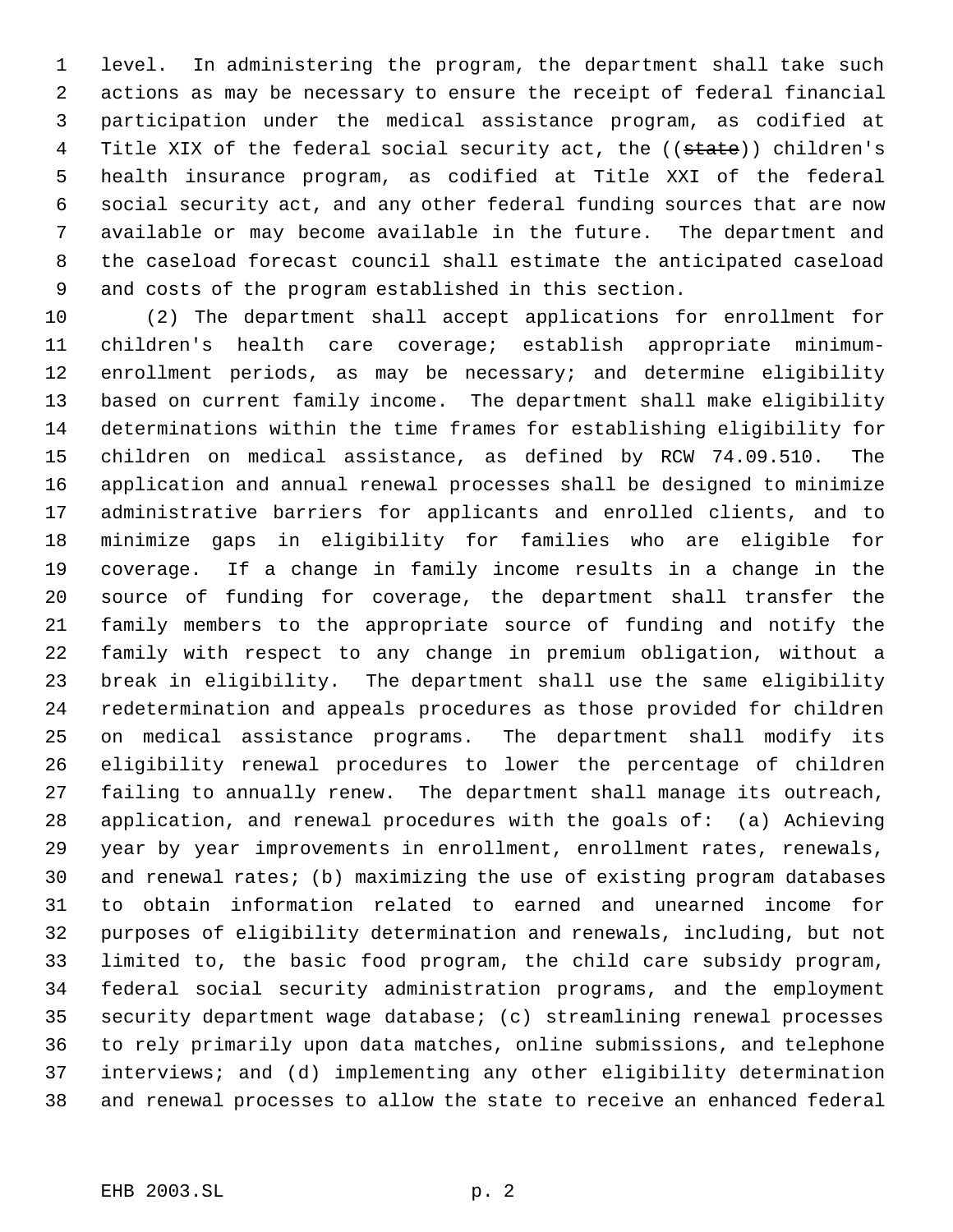matching rate and additional federal outreach funding available through the federal children's health insurance program reauthorization act of 2009 by January 2010. The department shall advise the governor and the legislature regarding the status of these efforts by September 30, 2009. The information provided should include the status of the department's efforts, the anticipated impact of those efforts on enrollment, and the costs associated with that enrollment.

 (3) To ensure continuity of care and ease of understanding for families and health care providers, and to maximize the efficiency of the program, the amount, scope, and duration of health care services provided to children under this section shall be the same as that provided to children under medical assistance, as defined in RCW 74.09.520.

 (4) The primary mechanism for purchasing health care coverage under this section shall be through contracts with managed health care systems as defined in RCW 74.09.522, subject to conditions, limitations, and appropriations provided in the biennial appropriations act. However, the department shall make every effort within available resources to purchase health care coverage for uninsured children whose families have access to dependent coverage through an employer- sponsored health plan or another source when it is cost-effective for the state to do so, and the purchase is consistent with requirements of Title XIX and Title XXI of the federal social security act. To the extent allowable under federal law, the department shall require families to enroll in available employer-sponsored coverage, as a condition of participating in the program established under this section, when it is cost-effective for the state to do so. Families who enroll in available employer-sponsored coverage under this section shall be accounted for separately in the annual report required by RCW 74.09.053.

 (5)(a) To reflect appropriate parental responsibility, the department shall develop and implement a schedule of premiums for children's health care coverage due to the department from families with income greater than two hundred percent of the federal poverty level. For families with income greater than two hundred fifty percent of the federal poverty level, the premiums shall be established in consultation with the senate majority and minority leaders and the 38 speaker and minority leader of the house of representatives. For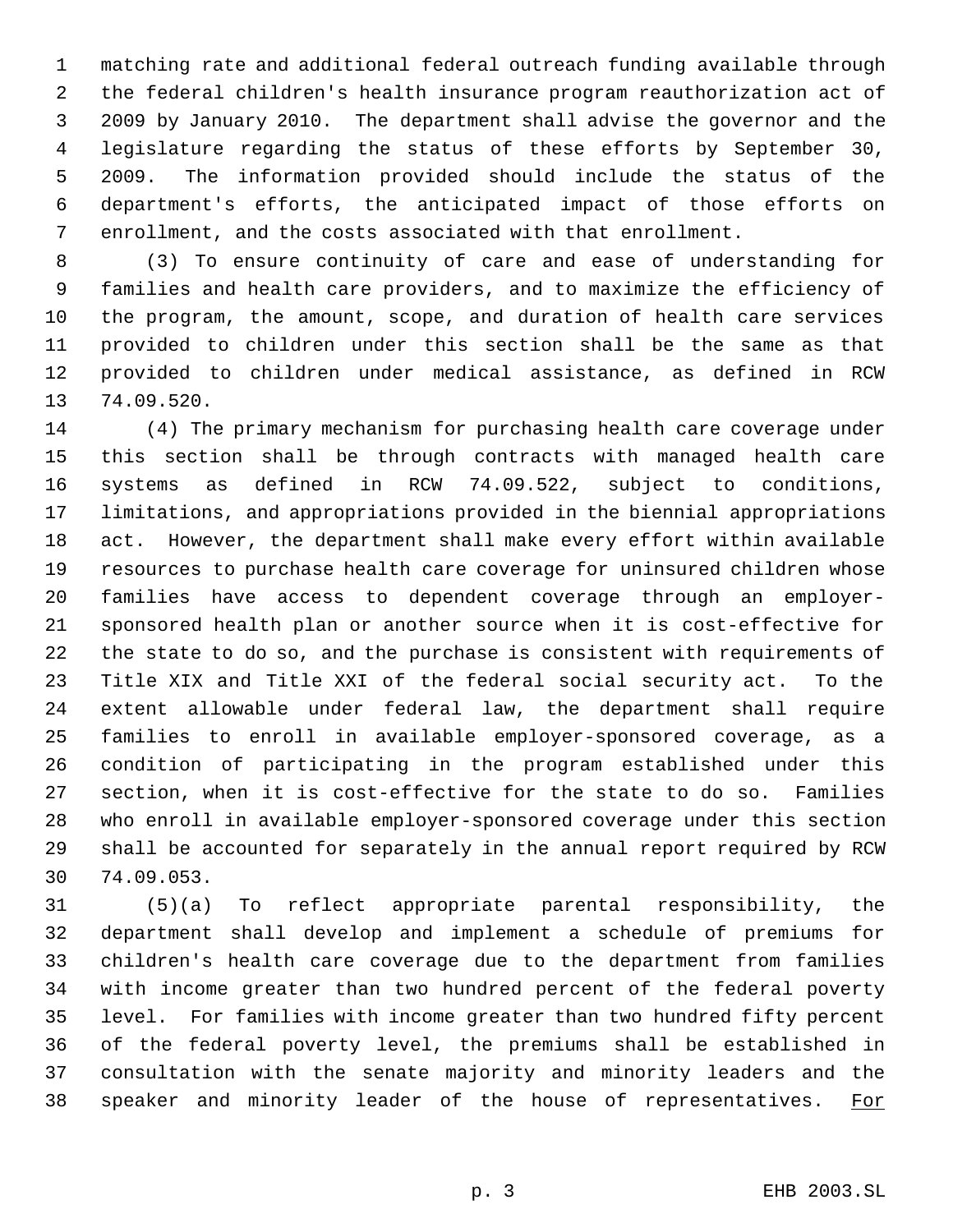1 children eligible for coverage under the federally funded children's health insurance program, Title XXI of the federal social security act, premiums shall be set at a reasonable level that does not pose a barrier to enrollment. The amount of the premium shall be based upon family income and shall not exceed the premium limitations in Title XXI of the federal social security act. For children who are not eligible for coverage under the federally funded children's health insurance program, premiums shall be set every two years in an amount no greater 9 than the average state-only share of the per capita cost of coverage in the state-funded children's health program.

 (b) Premiums shall not be imposed on children in households at or below two hundred percent of the federal poverty level as articulated in RCW 74.09.055.

14 ( $(\{+\})$ ) (c) Beginning no later than January 1, 2010, the department shall offer families whose income is greater than three hundred percent of the federal poverty level the opportunity to purchase health care coverage for their children through the programs administered under this section without an explicit premium subsidy from the state. The design of the health benefit package offered to these children should provide a benefit package substantially similar to that offered in the apple health for kids program, and may differ with respect to cost- sharing, and other appropriate elements from that provided to children under subsection (3) of this section including, but not limited to, application of preexisting conditions, waiting periods, and other design changes needed to offer affordable coverage. The amount paid by the family shall be in an amount equal to the rate paid by the state to the managed health care system for coverage of the child, including any associated and administrative costs to the state of providing coverage for the child. Any pooling of the program enrollees that results in state fiscal impact must be identified and brought to the legislature for consideration.

 (6) The department shall undertake and continue a proactive, targeted outreach and education effort with the goal of enrolling children in health coverage and improving the health literacy of youth and parents. The department shall collaborate with the department of health, local public health jurisdictions, the office of the superintendent of public instruction, the department of early learning, health educators, health care providers, health carriers, community-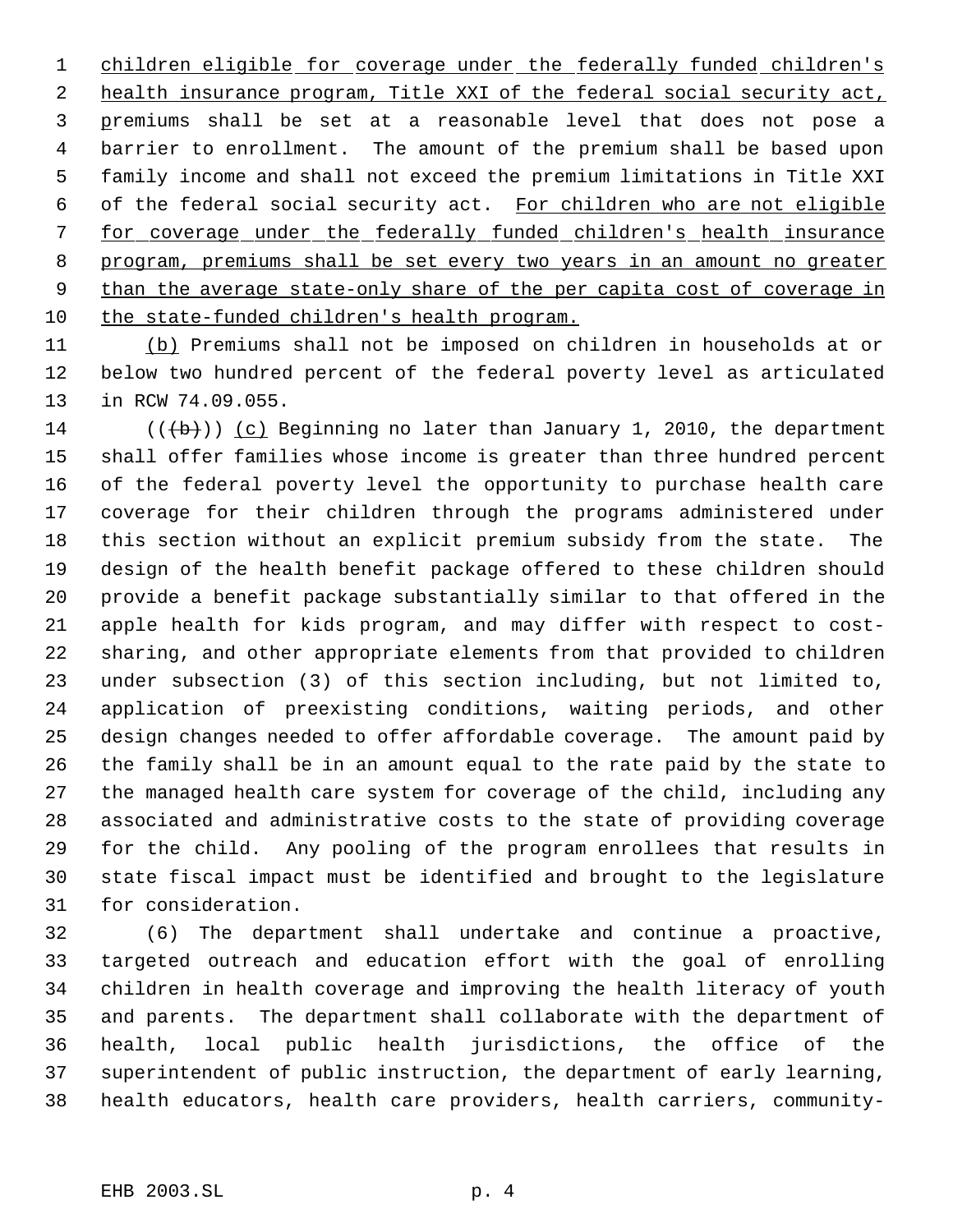based organizations, and parents in the design and development of this effort. The outreach and education effort shall include the following components:

 (a) Broad dissemination of information about the availability of coverage, including media campaigns;

 (b) Assistance with completing applications, and community-based outreach efforts to help people apply for coverage. Community-based outreach efforts should be targeted to the populations least likely to be covered;

 (c) Use of existing systems, such as enrollment information from the free and reduced-price lunch program, the department of early learning child care subsidy program, the department of health's women, infants, and children program, and the early childhood education and assistance program, to identify children who may be eligible but not enrolled in coverage;

 (d) Contracting with community-based organizations and government entities to support community-based outreach efforts to help families apply for coverage. These efforts should be targeted to the populations least likely to be covered. The department shall provide informational materials for use by government entities and community- based organizations in their outreach activities, and should identify 22 any available federal matching funds to support these efforts;

 (e) Development and dissemination of materials to engage and inform parents and families statewide on issues such as: The benefits of health insurance coverage; the appropriate use of health services, including primary care provided by health care practitioners licensed under chapters 18.71, 18.57, 18.36A, and 18.79 RCW, and emergency services; the value of a medical home, well-child services and immunization, and other preventive health services with linkages to department of health child profile efforts; identifying and managing chronic conditions such as asthma and diabetes; and the value of good nutrition and physical activity;

 (f) An evaluation of the outreach and education efforts, based upon clear, cost-effective outcome measures that are included in contracts with entities that undertake components of the outreach and education effort;

 (g) An implementation plan to develop online application capability that is integrated with the department's automated client eligibility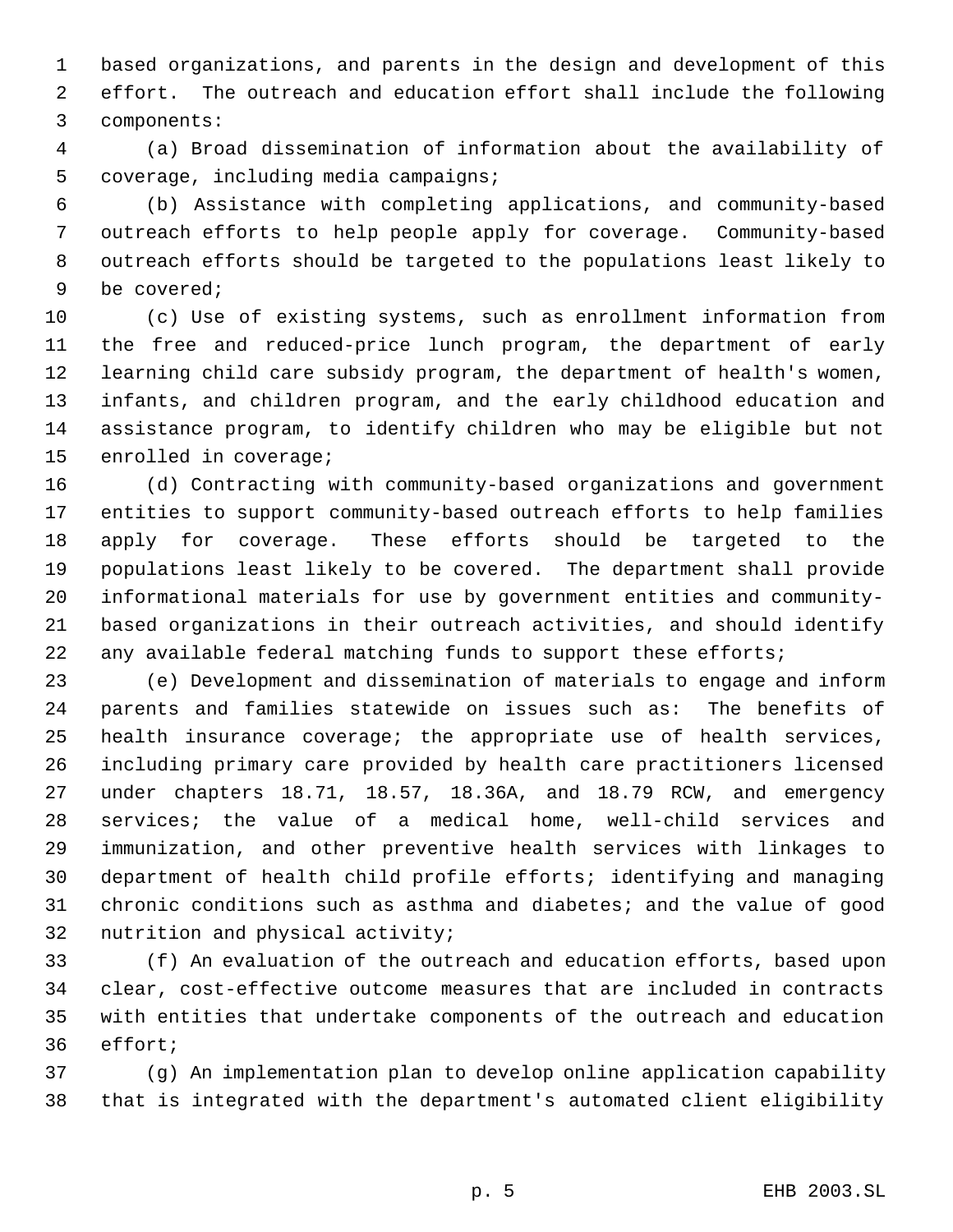system, and to develop data linkages with the office of the superintendent of public instruction for free and reduced-price lunch enrollment information and the department of early learning for child care subsidy program enrollment information.

 (7) The department shall take action to increase the number of primary care physicians providing dental disease preventive services including oral health screenings, risk assessment, family education, the application of fluoride varnish, and referral to a dentist as needed.

 (8) The department shall monitor the rates of substitution between private-sector health care coverage and the coverage provided under this section and shall report to appropriate committees of the legislature by December 2010.

 **Sec. 2.** RCW 74.09.470 and 2011 1st sp.s. c . . . (2E2SHB 1738) s 21 are each amended to read as follows:

 (1) Consistent with the goals established in RCW 74.09.402, through the apple health for kids program authorized in this section, the authority shall provide affordable health care coverage to children under the age of nineteen who reside in Washington state and whose family income at the time of enrollment is not greater than two hundred fifty percent of the federal poverty level as adjusted for family size and determined annually by the federal department of health and human services, and effective January 1, 2009, and only to the extent that funds are specifically appropriated therefor, to children whose family income is not greater than three hundred percent of the federal poverty level. In administering the program, the authority shall take such actions as may be necessary to ensure the receipt of federal financial participation under the medical assistance program, as codified at Title XIX of the federal social security act, the state children's health insurance program, as codified at Title XXI of the federal social security act, and any other federal funding sources that are now available or may become available in the future. The authority and the caseload forecast council shall estimate the anticipated caseload and costs of the program established in this section.

 (2) The authority shall accept applications for enrollment for children's health care coverage; establish appropriate minimum-enrollment periods, as may be necessary; and determine eligibility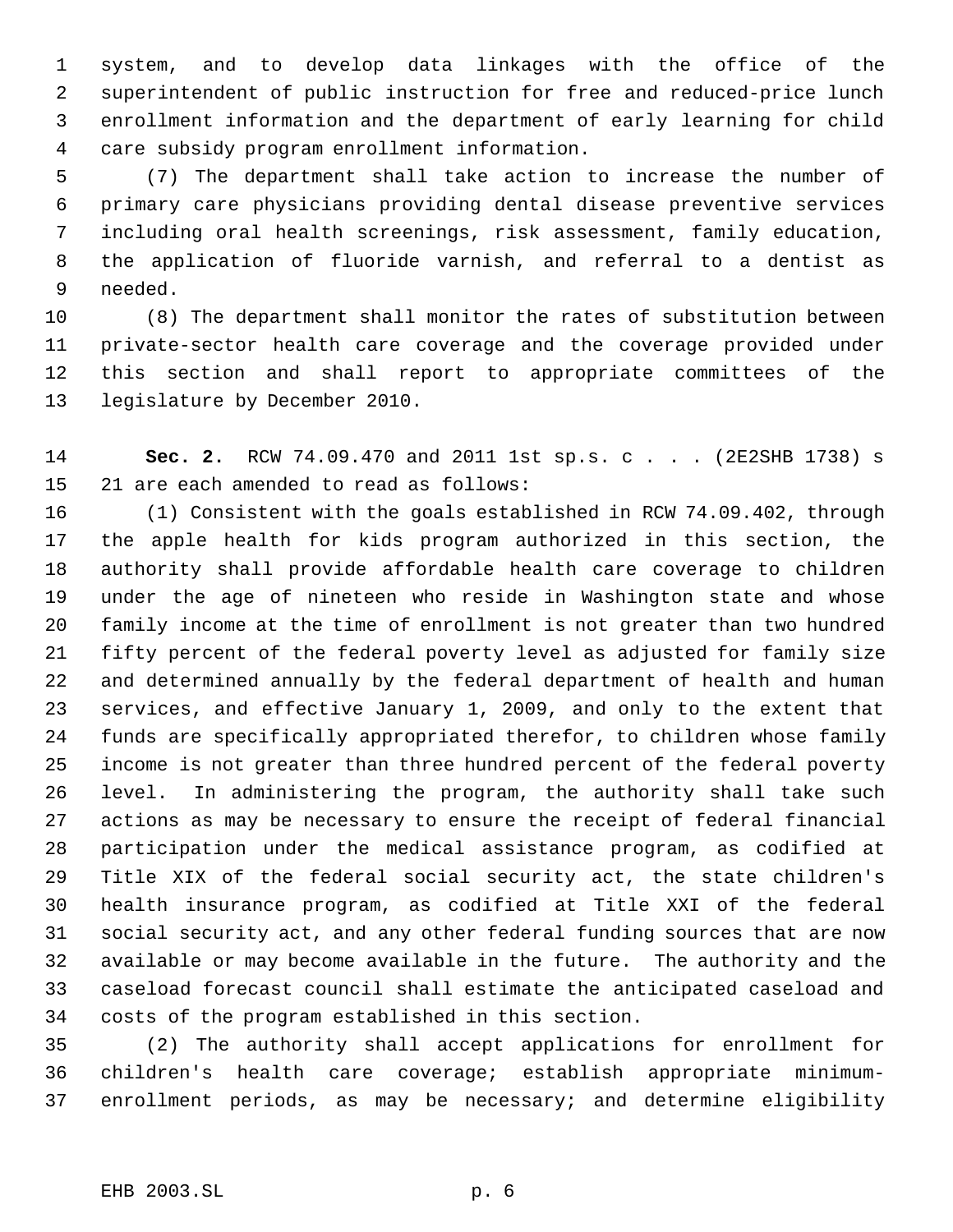based on current family income. The authority shall make eligibility determinations within the time frames for establishing eligibility for children on medical assistance, as defined by RCW 74.09.510. The application and annual renewal processes shall be designed to minimize administrative barriers for applicants and enrolled clients, and to minimize gaps in eligibility for families who are eligible for coverage. If a change in family income results in a change in the source of funding for coverage, the authority shall transfer the family members to the appropriate source of funding and notify the family with respect to any change in premium obligation, without a break in eligibility. The authority shall use the same eligibility redetermination and appeals procedures as those provided for children on medical assistance programs. The authority shall modify its eligibility renewal procedures to lower the percentage of children failing to annually renew. The authority shall manage its outreach, application, and renewal procedures with the goals of: (a) Achieving year by year improvements in enrollment, enrollment rates, renewals, and renewal rates; (b) maximizing the use of existing program databases to obtain information related to earned and unearned income for purposes of eligibility determination and renewals, including, but not limited to, the basic food program, the child care subsidy program, federal social security administration programs, and the employment security department wage database; (c) streamlining renewal processes to rely primarily upon data matches, online submissions, and telephone interviews; and (d) implementing any other eligibility determination and renewal processes to allow the state to receive an enhanced federal matching rate and additional federal outreach funding available through the federal children's health insurance program reauthorization act of 2009 by January 2010. The department shall advise the governor and the legislature regarding the status of these efforts by September 30, 2009. The information provided should include the status of the department's efforts, the anticipated impact of those efforts on enrollment, and the costs associated with that enrollment.

 (3) To ensure continuity of care and ease of understanding for families and health care providers, and to maximize the efficiency of the program, the amount, scope, and duration of health care services provided to children under this section shall be the same as that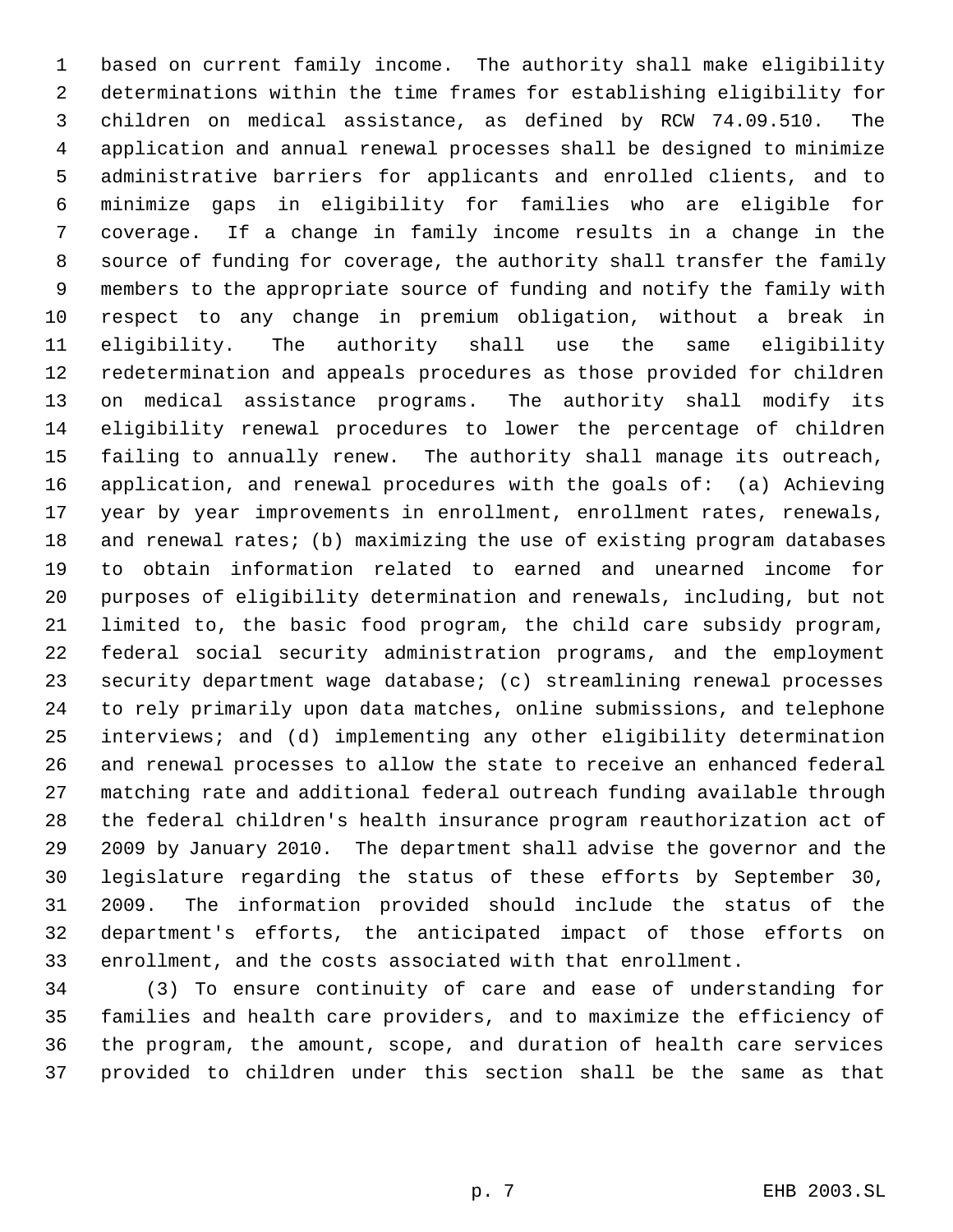provided to children under medical assistance, as defined in RCW 74.09.520.

 (4) The primary mechanism for purchasing health care coverage under this section shall be through contracts with managed health care systems as defined in RCW 74.09.522, subject to conditions, limitations, and appropriations provided in the biennial appropriations act. However, the authority shall make every effort within available resources to purchase health care coverage for uninsured children whose families have access to dependent coverage through an employer- sponsored health plan or another source when it is cost-effective for the state to do so, and the purchase is consistent with requirements of Title XIX and Title XXI of the federal social security act. To the extent allowable under federal law, the authority shall require families to enroll in available employer-sponsored coverage, as a condition of participating in the program established under this section, when it is cost-effective for the state to do so. Families who enroll in available employer- sponsored coverage under this section shall be accounted for separately in the annual report required by RCW 74.09.053.

 (5)(a) To reflect appropriate parental responsibility, the authority shall develop and implement a schedule of premiums for children's health care coverage due to the authority from families with income greater than two hundred percent of the federal poverty level. For families with income greater than two hundred fifty percent of the federal poverty level, the premiums shall be established in consultation with the senate majority and minority leaders and the 27 speaker and minority leader of the house of representatives. For 28 children eligible for coverage under the federally funded children's 29 health insurance program, Title XXI of the federal social security act, premiums shall be set at a reasonable level that does not pose a barrier to enrollment. The amount of the premium shall be based upon family income and shall not exceed the premium limitations in Title XXI 33 of the federal social security act. For children who are not eligible for coverage under the federally funded children's health insurance program, premiums shall be set every two years in an amount no greater than the average state-only share of the per capita cost of coverage in 37 the state-funded children's health program.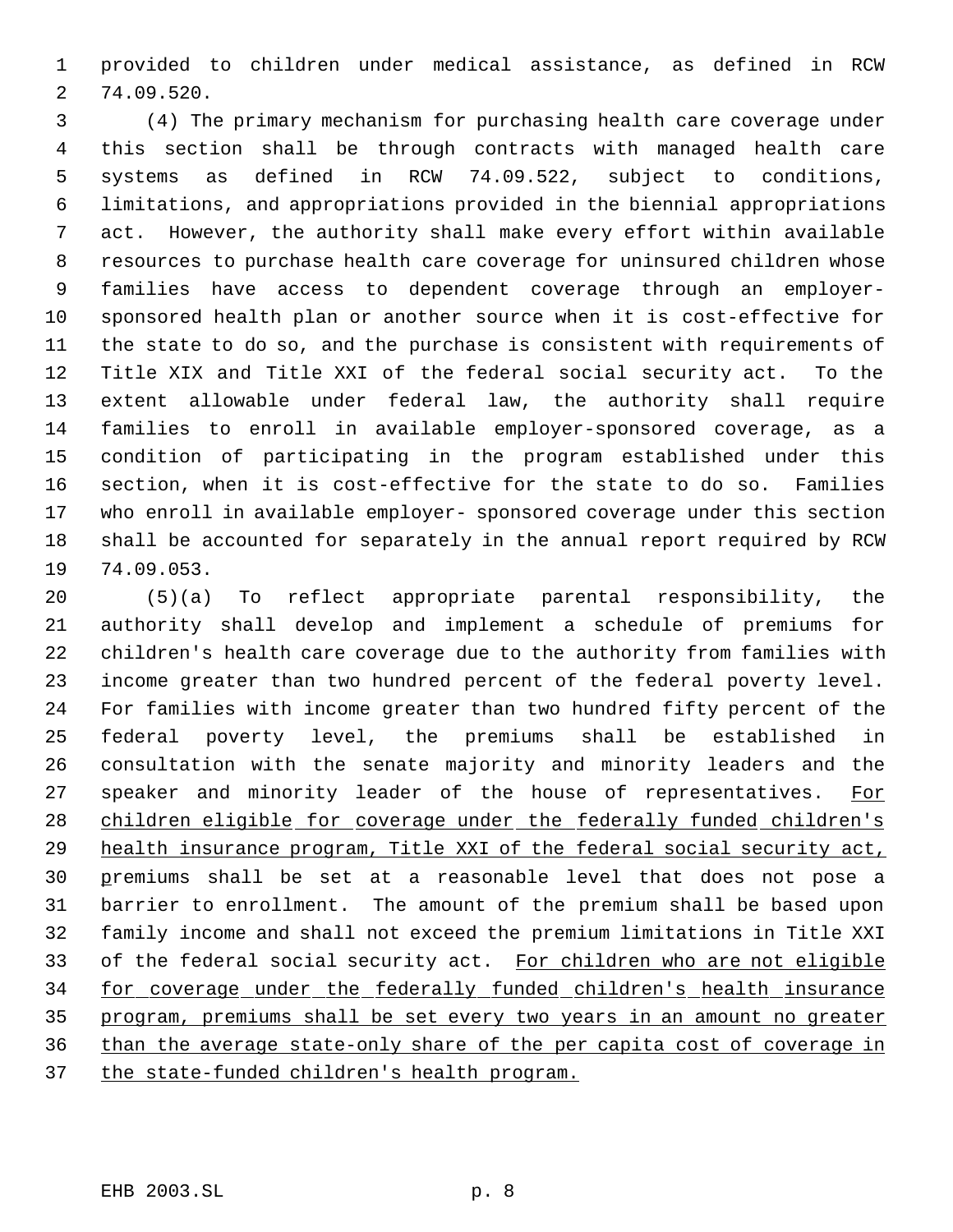(b) Premiums shall not be imposed on children in households at or below two hundred percent of the federal poverty level as articulated in RCW 74.09.055.

 (( $\left(\frac{1}{b}\right)$ ) (c) Beginning no later than January 1, 2010, the authority shall offer families whose income is greater than three hundred percent of the federal poverty level the opportunity to purchase health care coverage for their children through the programs administered under this section without an explicit premium subsidy from the state. The design of the health benefit package offered to these children should provide a benefit package substantially similar to that offered in the apple health for kids program, and may differ with respect to cost- sharing, and other appropriate elements from that provided to children under subsection (3) of this section including, but not limited to, application of preexisting conditions, waiting periods, and other design changes needed to offer affordable coverage. The amount paid by the family shall be in an amount equal to the rate paid by the state to the managed health care system for coverage of the child, including any associated and administrative costs to the state of providing coverage for the child. Any pooling of the program enrollees that results in state fiscal impact must be identified and brought to the legislature for consideration.

 (6) The authority shall undertake and continue a proactive, targeted outreach and education effort with the goal of enrolling children in health coverage and improving the health literacy of youth and parents. The authority shall collaborate with the department of social and health services, department of health, local public health jurisdictions, the office of the superintendent of public instruction, the department of early learning, health educators, health care providers, health carriers, community- based organizations, and parents in the design and development of this effort. The outreach and education effort shall include the following components:

 (a) Broad dissemination of information about the availability of coverage, including media campaigns;

 (b) Assistance with completing applications, and community-based outreach efforts to help people apply for coverage. Community-based outreach efforts should be targeted to the populations least likely to be covered;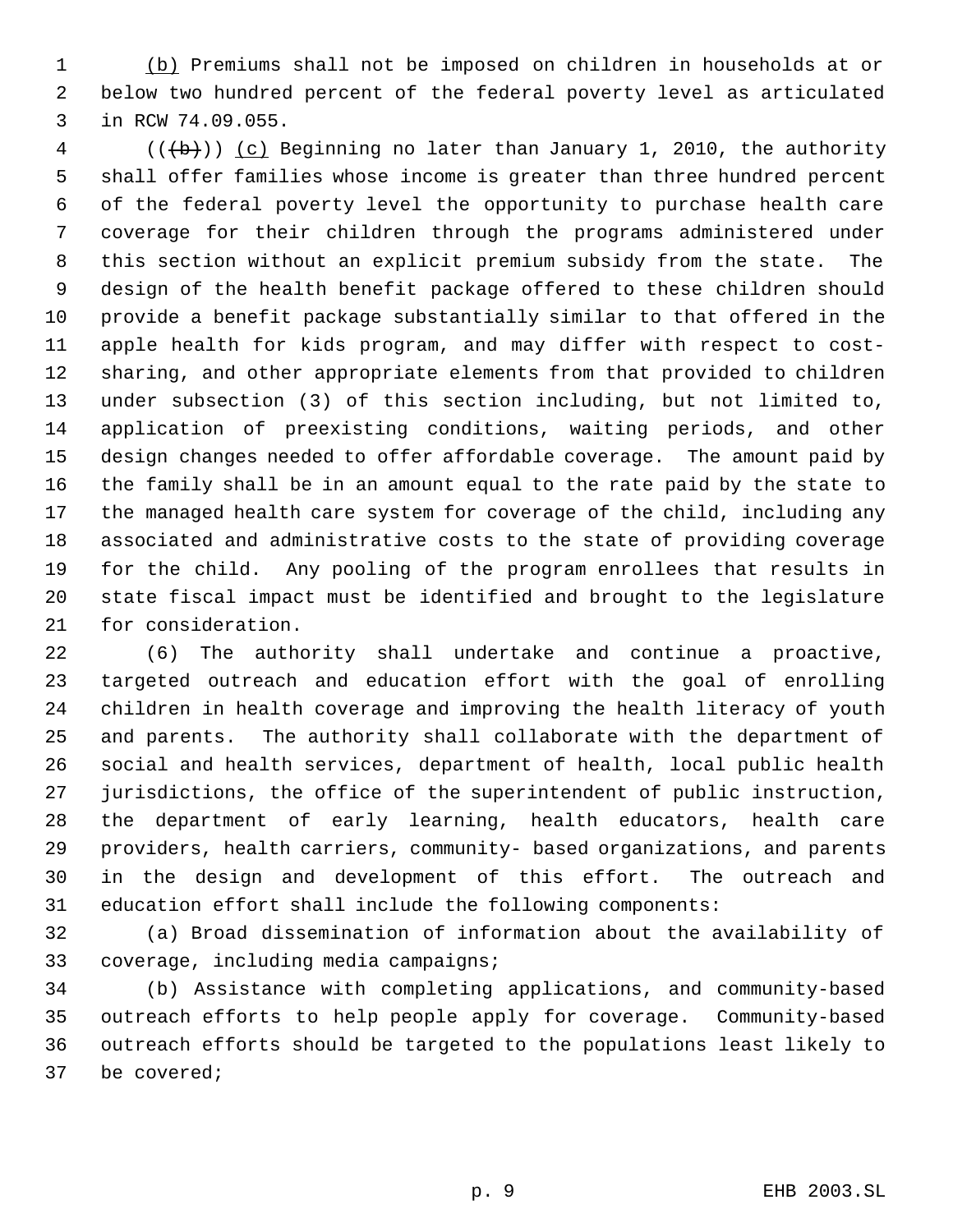(c) Use of existing systems, such as enrollment information from the free and reduced-price lunch program, the department of early learning child care subsidy program, the department of health's women, infants, and children program, and the early childhood education and assistance program, to identify children who may be eligible but not enrolled in coverage;

 (d) Contracting with community-based organizations and government entities to support community-based outreach efforts to help families apply for coverage. These efforts should be targeted to the populations least likely to be covered. The authority shall provide informational materials for use by government entities and community- based organizations in their outreach activities, and should identify 13 any available federal matching funds to support these efforts;

 (e) Development and dissemination of materials to engage and inform parents and families statewide on issues such as: The benefits of health insurance coverage; the appropriate use of health services, including primary care provided by health care practitioners licensed under chapters 18.71, 18.57, 18.36A, and 18.79 RCW, and emergency services; the value of a medical home, well-child services and immunization, and other preventive health services with linkages to department of health child profile efforts; identifying and managing chronic conditions such as asthma and diabetes; and the value of good nutrition and physical activity;

 (f) An evaluation of the outreach and education efforts, based upon clear, cost-effective outcome measures that are included in contracts with entities that undertake components of the outreach and education effort;

 (g) An implementation plan to develop online application capability that is integrated with the automated client eligibility system, and to develop data linkages with the office of the superintendent of public instruction for free and reduced-price lunch enrollment information and the department of early learning for child care subsidy program enrollment information.

 (7) The authority shall take action to increase the number of primary care physicians providing dental disease preventive services including oral health screenings, risk assessment, family education, the application of fluoride varnish, and referral to a dentist as needed.